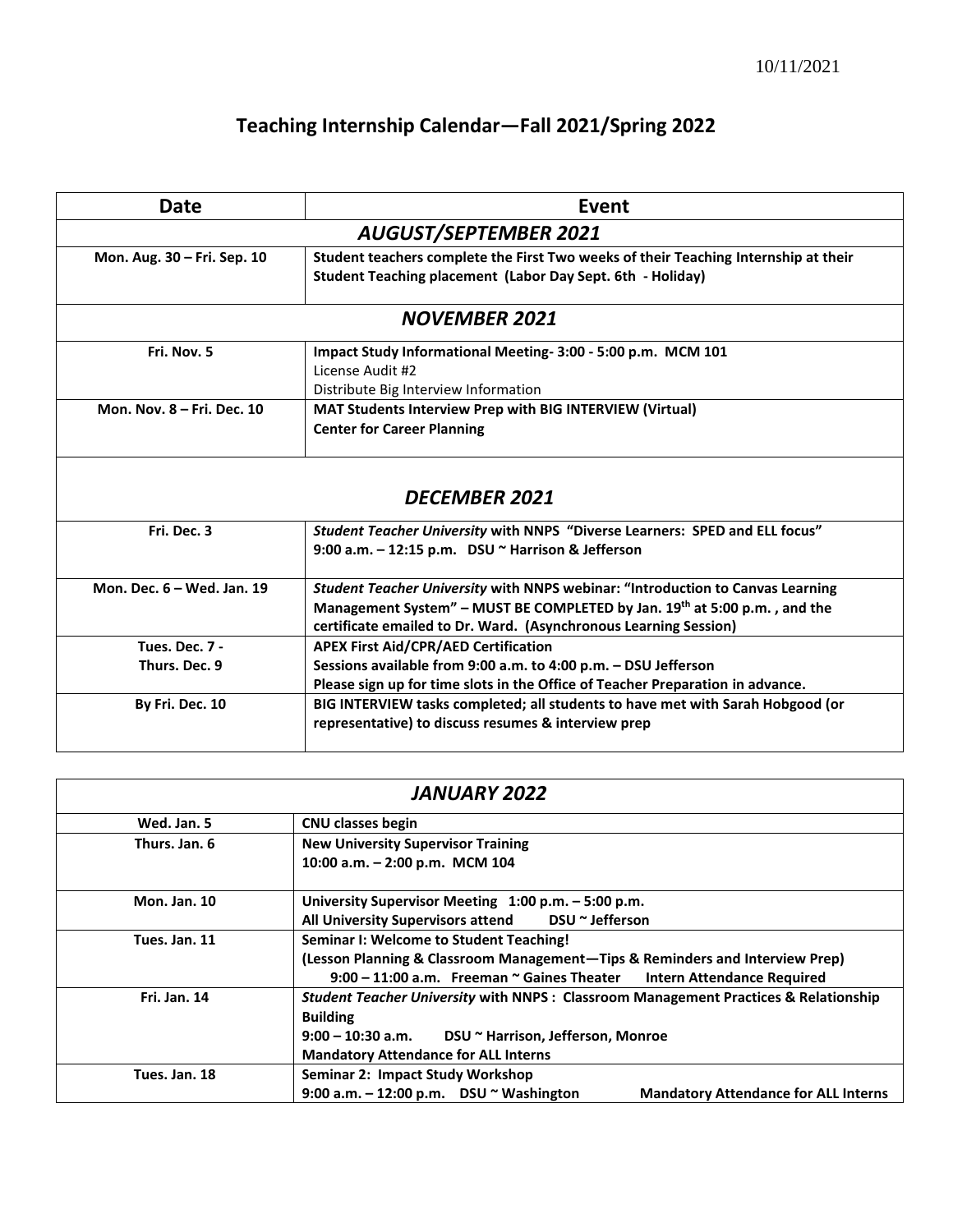|                     | Seminar 3: Legal and Ethical Practices, Rights and Responsibilities                                                                               |
|---------------------|---------------------------------------------------------------------------------------------------------------------------------------------------|
|                     | $2:00 - 5:00$ p.m. DSU $\sim$ Washington                                                                                                          |
|                     | <b>Mandatory Attendance for ALL Interns</b>                                                                                                       |
| <b>Wed. Jan. 19</b> | University Supervisor Meeting 2:00 p.m. - 4:00 p.m.                                                                                               |
|                     | All University Supervisors attend  DSU ~ Jefferson                                                                                                |
|                     |                                                                                                                                                   |
|                     | Student Teacher University with NNPS webinar: "Introduction to Canvas Learning                                                                    |
|                     | Management System" - MUST BE COMPLETED by 5:00 p.m. and the certificate emailed to                                                                |
|                     | Dr. Ward.                                                                                                                                         |
| Thurs. Jan. 20      | Seminar 4: Orientation to Student Teaching Freeman Center ~ Rm. 201                                                                               |
|                     | 1:30-3:30 p.m.: Student Teachers and University Supervisors meet                                                                                  |
|                     | <b>Attendance required</b>                                                                                                                        |
|                     |                                                                                                                                                   |
|                     | Cooperating Teacher Orientation to Student Teaching Freeman Center ~ Rm. 202<br>4:00-5:00 p.m.: Required Orientation for ALL Cooperating Teachers |
|                     |                                                                                                                                                   |
|                     | Mandatory Meet and Greet for ALL (new and veteran) cooperating                                                                                    |
|                     | teachers, supervisors, and interns<br>Freeman Center ~ Rms. 201 & 202                                                                             |
|                     | 5:15 - 6:00 p.m.: Required for ALL Co-ops, Supervisors, and Student Teachers                                                                      |
|                     |                                                                                                                                                   |
| Fri. Jan. 21        | SVEA "Mock Interviewing" workshop  Location MCM 101  5:00 - 6:00 p.m.                                                                             |
|                     | **Mandatory for ALL interns** unless you already have contractual employment                                                                      |
|                     |                                                                                                                                                   |
|                     | Week 1: Jan. 24 - 28                                                                                                                              |
| Mon. Jan. 24        | <b>Start of Teacher Classroom Internship!</b>                                                                                                     |
|                     |                                                                                                                                                   |
| Thurs. Jan. 27      | Lesson plans for next week due to Coop. teacher & Univ. supervisor                                                                                |
| Fri. Jan. 28        | Impact Study: Description of Learning Environment, selection of instructional unit topic for                                                      |
|                     |                                                                                                                                                   |
|                     | work sample and accompanying SOLs due to supervisor.                                                                                              |
|                     |                                                                                                                                                   |
|                     | Week 2: Jan. 31 - Feb. 4                                                                                                                          |
| Thurs. Feb. 3       | Lesson plans for next week due to Coop. teacher & Univ. supervisor                                                                                |
|                     |                                                                                                                                                   |
| Fri. Feb. 4         | FRIDAY FEEDBACK SESSION w/ Dr. Ward 4:00 - 5:00 p.m. (Virtual)                                                                                    |
|                     |                                                                                                                                                   |
|                     | Impact Study: Unit plan template and Implementing instruction template completed and                                                              |
|                     | due to supervisor. (PK-12 students may be on different schedule.)                                                                                 |
|                     |                                                                                                                                                   |
|                     | <b>FEBRUARY 2022</b>                                                                                                                              |
|                     | Week 3: Feb. 7 - 11                                                                                                                               |
| Wed. Feb. 9         | <b>University Supervisor Meeting</b><br>1:00 -3:00 p.m. DSU $\sim$ Jefferson                                                                      |
|                     | <b>All Supervisors attend</b>                                                                                                                     |
| Thurs. Feb. 10      |                                                                                                                                                   |
|                     | Lesson plans for next week due to Coop. teacher & Univ. supervisor                                                                                |
|                     |                                                                                                                                                   |
| Fri. Feb. 11        | Impact Study: Unit Pre-Test completed and due to Univ. supervisor. (PK-12 students may<br>be on different schedule.)                              |
|                     |                                                                                                                                                   |
|                     | Week 4: Feb. 14 - 18                                                                                                                              |
| Thurs. Feb. 17      | Lesson plans for next week due to Coop. teacher & Univ. supervisor                                                                                |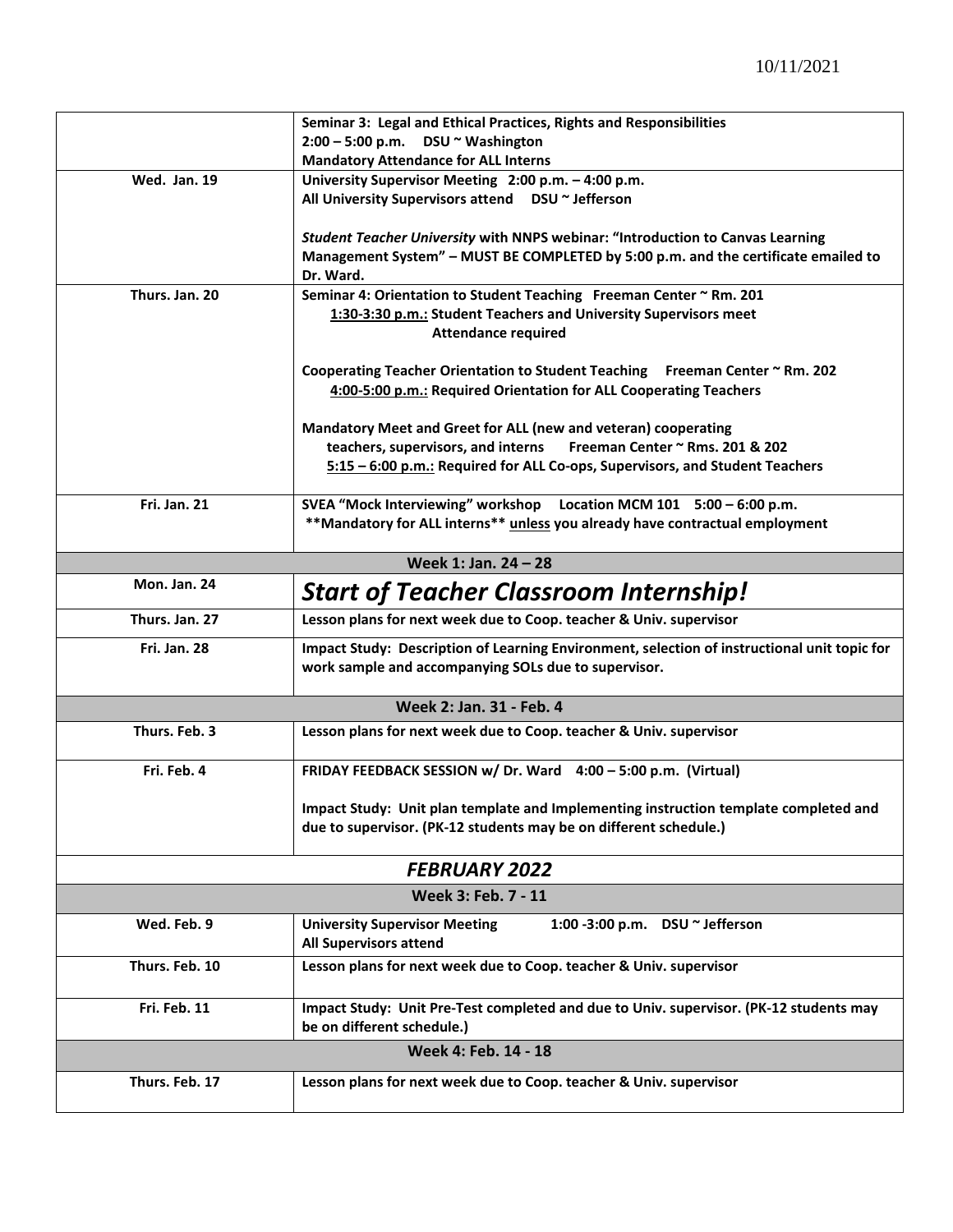| Fri. Feb. 18                                                                     | <b>Seminar 5: Impact Study Data Disaggregation Meeting</b><br>4:00-6:00 PM ~ MCM 100                                                                                                                                                                  |  |  |
|----------------------------------------------------------------------------------|-------------------------------------------------------------------------------------------------------------------------------------------------------------------------------------------------------------------------------------------------------|--|--|
| Week 5: Feb. 21 - 25                                                             |                                                                                                                                                                                                                                                       |  |  |
| Tues. Feb. 22                                                                    | <b>Cooperating Teachers Workshop: Evaluating Student Teachers</b><br>$4:00 - 6:30$ p.m. DSU ~ Washington<br>(Mandatory for ALL cooperating teachers)                                                                                                  |  |  |
| Wed. Feb. 23                                                                     | First videotape and analysis due to University supervisors for all student teachers                                                                                                                                                                   |  |  |
| Thurs. Feb. 24                                                                   | Lesson plans for next week due to Coop. teacher & Univ. supervisor                                                                                                                                                                                    |  |  |
| Fri. Feb. 25                                                                     | Idea for culminating activity/project and rubric due to Univ. supervisor for review                                                                                                                                                                   |  |  |
|                                                                                  | <b>Week 6: Feb. 28 - March 4</b>                                                                                                                                                                                                                      |  |  |
| Feb. $28 -$ Mar. 4                                                               | Impact Study pre-test administered. Analyze data to determine instructional direction and<br>needs. (PK-12 students may be on different schedule.)                                                                                                    |  |  |
| Thurs. Mar. 3                                                                    | Lesson plans for next week due to Coop. teacher & Univ. supervisor                                                                                                                                                                                    |  |  |
| Fri. Mar. 4                                                                      | Mid-Term Evaluations & Disposition reports completed for all student teachers<br>Copies of all mid-term evaluations must be submitted to Dr. Ward, Director of Student<br>Teaching Internship at supervisor meeting on 3/9.                           |  |  |
|                                                                                  | Copies of all disposition reports must be submitted to Dr. Filetti, Director of Teacher<br>Preparation program by 3/11.                                                                                                                               |  |  |
|                                                                                  | Copies of midterm and final evaluations should be maintained by the university supervisor.<br>Evaluations completed by coop. teacher and student teacher should be taken into<br>consideration for the final evaluation at the end of the internship. |  |  |
|                                                                                  | <b>MARCH 2022</b>                                                                                                                                                                                                                                     |  |  |
|                                                                                  | Monday, Mar. 7th - PK-12 students begin second placement.                                                                                                                                                                                             |  |  |
| Students going to County Dublin, Ireland will remain in their current placement. |                                                                                                                                                                                                                                                       |  |  |
|                                                                                  | <b>Week 7: Mar. 7 - 11</b>                                                                                                                                                                                                                            |  |  |
|                                                                                  | March 8th - April 23rd: Implement Impact Study                                                                                                                                                                                                        |  |  |
| Wed. Mar. 9                                                                      | University Supervisor meeting 1:00-2:00 p.m. DSU ~ Jefferson<br><b>All Supervisors attend</b>                                                                                                                                                         |  |  |
|                                                                                  | Seminar 6: Student Teaching Mid-Point Check: Meet with University Supervisors at<br>mutually determined time (and/or date)                                                                                                                            |  |  |
| Thurs. Mar. 10                                                                   | Seminar 7: About the MAT Interview Day/Interviewing Tips 4:00-5:00 p.m.<br>Freeman ~ Gaines Theater                                                                                                                                                   |  |  |
|                                                                                  | Lesson plans for next week due to Coop. teacher & Univ. supervisor                                                                                                                                                                                    |  |  |
| Fri. Mar. 11                                                                     | FRIDAY FEEDBACK SESSION w/ Dr. Ward 4:00 - 5:00 p.m. (Virtual or In-Person)                                                                                                                                                                           |  |  |
| Sat. Mar. 12                                                                     | Students completing internship in County Dublin will fly to Ireland.                                                                                                                                                                                  |  |  |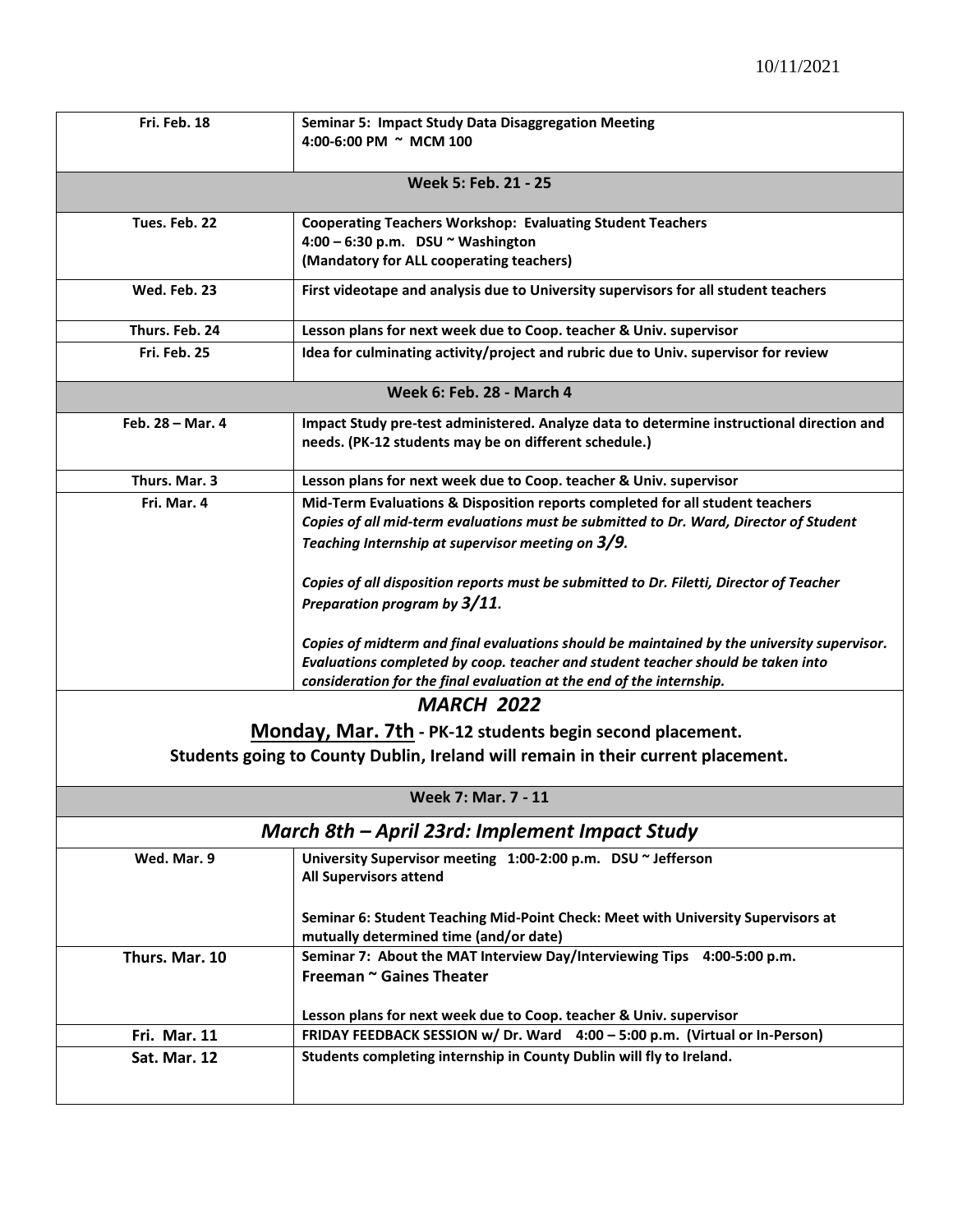| <b>Week 8: Mar. 14 - 18</b> |                                                                                                                                     |  |  |  |
|-----------------------------|-------------------------------------------------------------------------------------------------------------------------------------|--|--|--|
| Mon. Mar. 14                | Student Teacher University with NNPS - 4:00-5:30 p.m.                                                                               |  |  |  |
|                             | "Diverse Learners and New Teacher Panel" (Location TBA)                                                                             |  |  |  |
| Tues. Mar. 15               | <b>Cooperating Teachers Workshop: Evaluating Student Teachers</b>                                                                   |  |  |  |
|                             | $4:00 - 6:30$ p.m. DSU $\sim$ Washington                                                                                            |  |  |  |
|                             | (Mandatory for ALL cooperating teachers)                                                                                            |  |  |  |
| Thurs. Mar. 17              | Lesson plans for next week due to Coop. teacher & Univ. supervisor                                                                  |  |  |  |
|                             |                                                                                                                                     |  |  |  |
| Week 9: Mar. 21 - 25        |                                                                                                                                     |  |  |  |
| Thurs. Mar. 24              | Lesson plans for next week due to Coop. teacher & Univ. supervisor                                                                  |  |  |  |
|                             | Week 10: Mar. 28 - Apr. 1                                                                                                           |  |  |  |
| Wed. Mar. 30                | MAT Interview Day mandatory for all teacher interns who do not already have job offers.                                             |  |  |  |
|                             | 8:30 a.m. - 5:00 p.m.                                                                                                               |  |  |  |
| Thurs. Mar. 31              | Lesson plans for next week due to Coop. teacher & Univ. supervisor                                                                  |  |  |  |
|                             |                                                                                                                                     |  |  |  |
|                             | <b>APRIL 2022</b>                                                                                                                   |  |  |  |
|                             | Last days of student teaching! Schedule principal/administrator evaluations &                                                       |  |  |  |
|                             | pull together pieces of evidence for your impact study!                                                                             |  |  |  |
|                             | **NNPS Spring Break: April 4 <sup>th</sup> through 8 <sup>th**</sup>                                                                |  |  |  |
|                             | County Dublin Interns will not observe this Spring Break.                                                                           |  |  |  |
|                             | Week 11: Apr. 11 - 15                                                                                                               |  |  |  |
| Wed. Apr. 13                | Second videotape and analysis due to University supervisors for all student teachers                                                |  |  |  |
|                             |                                                                                                                                     |  |  |  |
| Thurs. Apr. 14              | University Supervisor Meeting-1:00-3:00 p.m. Freeman Center, Room 101                                                               |  |  |  |
|                             | <b>All Supervisors attend</b>                                                                                                       |  |  |  |
| Fri. Apr. 15                | Lesson plans due to Coop. teacher & Univ. supervisor<br>FRIDAY FEEDBACK SESSION w/ Dr. Ward 4:00 - 5:00 p.m. (Virtual or In-Person) |  |  |  |
|                             |                                                                                                                                     |  |  |  |
|                             | <b>County Dublin Internship Ends!</b>                                                                                               |  |  |  |
|                             | Week 12: Apr. 18 - 22                                                                                                               |  |  |  |
| Mon. Apr. 18-               | FINAL Evaluation Meeting w/ Cooperating Teacher, Supervisor, and Intern                                                             |  |  |  |
| Fri. Apr. 22                | Evaluations completed by coop. teacher and student teacher should be taken into                                                     |  |  |  |
|                             | consideration for the final evaluation.                                                                                             |  |  |  |
|                             | University Supervisors MUST submit both a CLEAN & JOINT Final Evaluation for each intern.                                           |  |  |  |
|                             | *Student Teacher Intern Self Evaluations due to University Supervisors*                                                             |  |  |  |
| Thurs. Apr. 21              | University Supervisor AQUA Training with Jason Lyons for Impact Study Evaluation                                                    |  |  |  |
|                             | Multiple sessions available - Virtually                                                                                             |  |  |  |
|                             | All Supervisors MUST participate in training                                                                                        |  |  |  |
|                             |                                                                                                                                     |  |  |  |
| Fri. Apr. 22                | <b>LAST DAY OF INTERNSHIP!</b>                                                                                                      |  |  |  |
|                             |                                                                                                                                     |  |  |  |
|                             |                                                                                                                                     |  |  |  |
|                             |                                                                                                                                     |  |  |  |